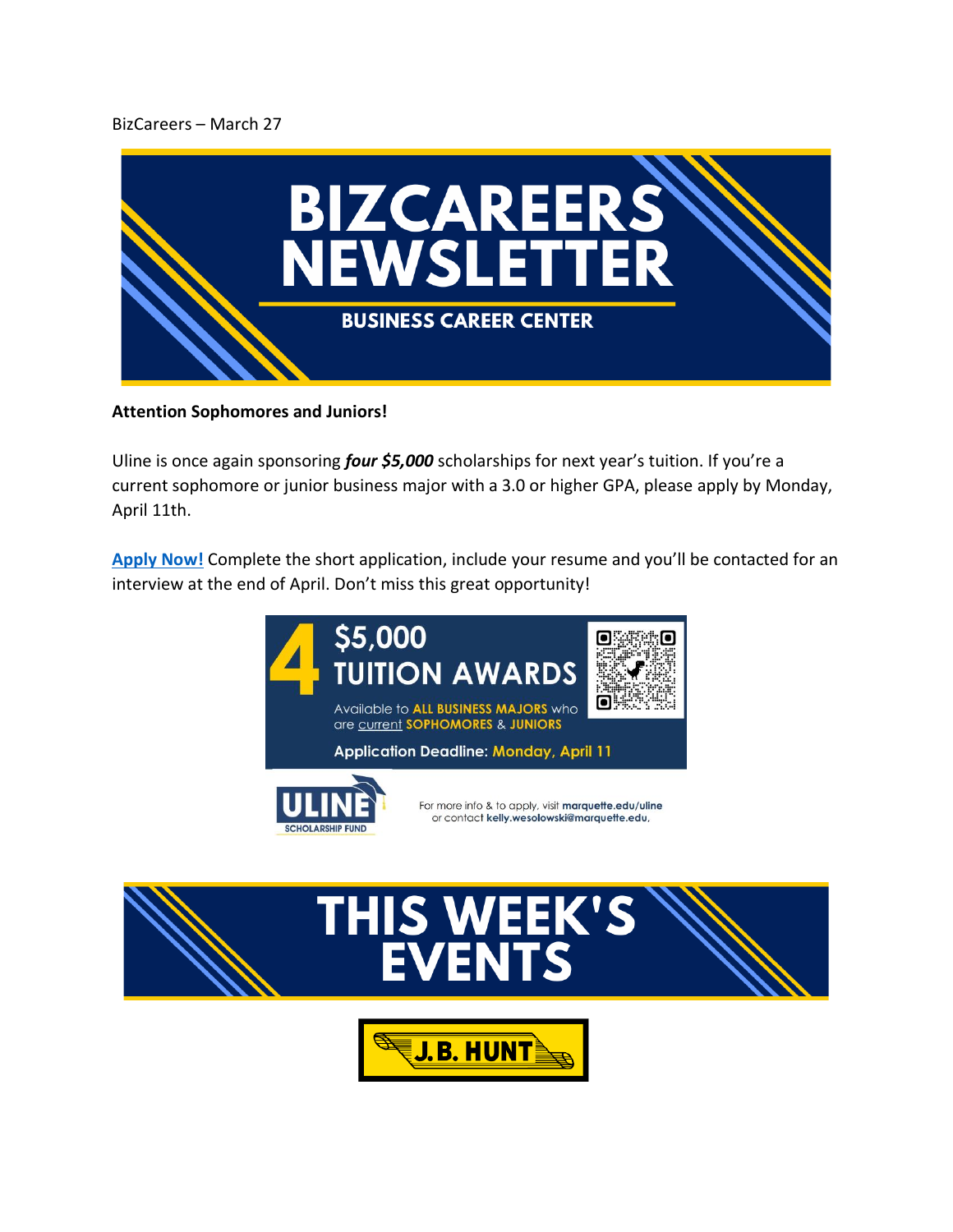**WEDNESDAY, MARCH 30:** [J.B. Hunt Lobby Table,](https://marquette.joinhandshake.com/events/1013629/share_preview) 11:00am - 2:00pm in DS lobby. Visit the lobby table of J.B. Hunt to meet Claudia Rivera, Midwest University Relations Recruiter. She is especially looking to connect with supply chain students.



**THURSDAY, MARCH 31:** *[Life After Marquette,](https://marquette.joinhandshake.com/events/788818/share_preview) 5:00-6:00pm in AMU 163.* Calling all soon-to-begraduates! Have questions about life after Marquette? Hear from experts on personal finance & benefits, nutrition, and emotional wellness who will share their knowledge to help you transition. Food will be provided.



**TUESDAY, APRIL 5 - WEDNESDAY, APRIL 6**: *[GE Appliances Supply Chain Panel Discussion f](https://marquette.joinhandshake.com/events/1006817/share_preview)rom 6:30-7:30pm.* Join GE Appliances for a two-part panel discussion to hear young professionals from our Supply Chain Development Program share their insights about the program and their journey into the program. Hear about their experiences in manufacturing working for the #1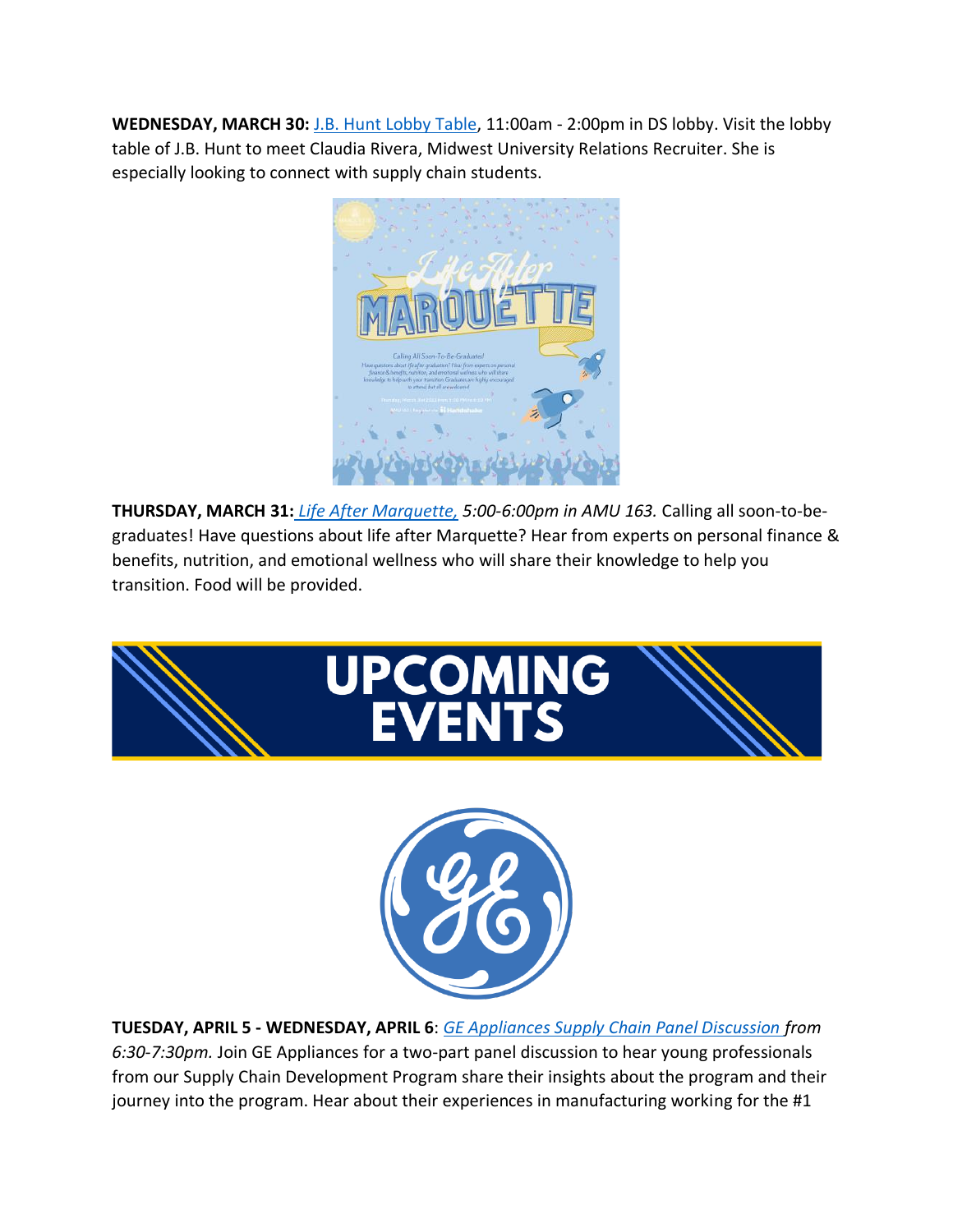Appliance brand. The event will be followed by a hiring day, don't miss your opportunity to secure your new role! Select students will be invited to the hiring event. **[View details on](https://marquette.joinhandshake.com/events/1009056/share_preview)  [Handshake.](https://marquette.joinhandshake.com/events/1009056/share_preview)**

# **2022 HRMO ROUNDTABLE EVENT**

Hosted By: HRMO Student Organization When: Thursday, April 7, 2022, 5:30 - 7:30 pm AMU Ballrooms (3rd floor of AMU) Where: What: Network & learn from HR Executives from a variety of companies How: Register via Handshake

**ETHE MARQUETTE BE THE DIFFERENCE.** 

**THURSDAY, APRIL 7:** *Human Resources Roundtable and Networking Event, 5:30-7:30pm in AMU.* The student Human Resources Management Organization invites you to attend the Annual HR Roundtable and Networking Event on Thursday, April 7 from 5:30pm - 7:30pm. This event is recommended for all students, including freshman and sophomores, interested in learning about or pursuing careers in HR. The is a great opportunity to meet and network with employers over light refreshments. **[Register now!](https://marquette.joinhandshake.com/career_fairs/31467/student_preview?token=SWPc1mX8Q72ncIjj3QEZJqhFtXhc5p88UlopwIaOIX1rlgtSHJey7g)**



*Monday, March 28* [Morgan Stanley Research Learning Series: Ideas, Innovation, and Insights](https://marquette.joinhandshake.com/events/981368/share_preview)

*Tuesday, March 29* [Johnson & Johnson Resume Building/Fire Side Chat w/Early Career Professions](https://marquette.joinhandshake.com/events/1002609/share_preview) [Pro Football Hall of Fame "Before the Snap" ft. Sarah Thomas](https://marquette.joinhandshake.com/events/998537/share_preview) [Yelping from Home: The Tech Talk Series](https://marquette.joinhandshake.com/events/1005981/share_preview) [PLS Logistics Services Sales Lunch & Learn](https://marquette.joinhandshake.com/events/1010076/share_preview)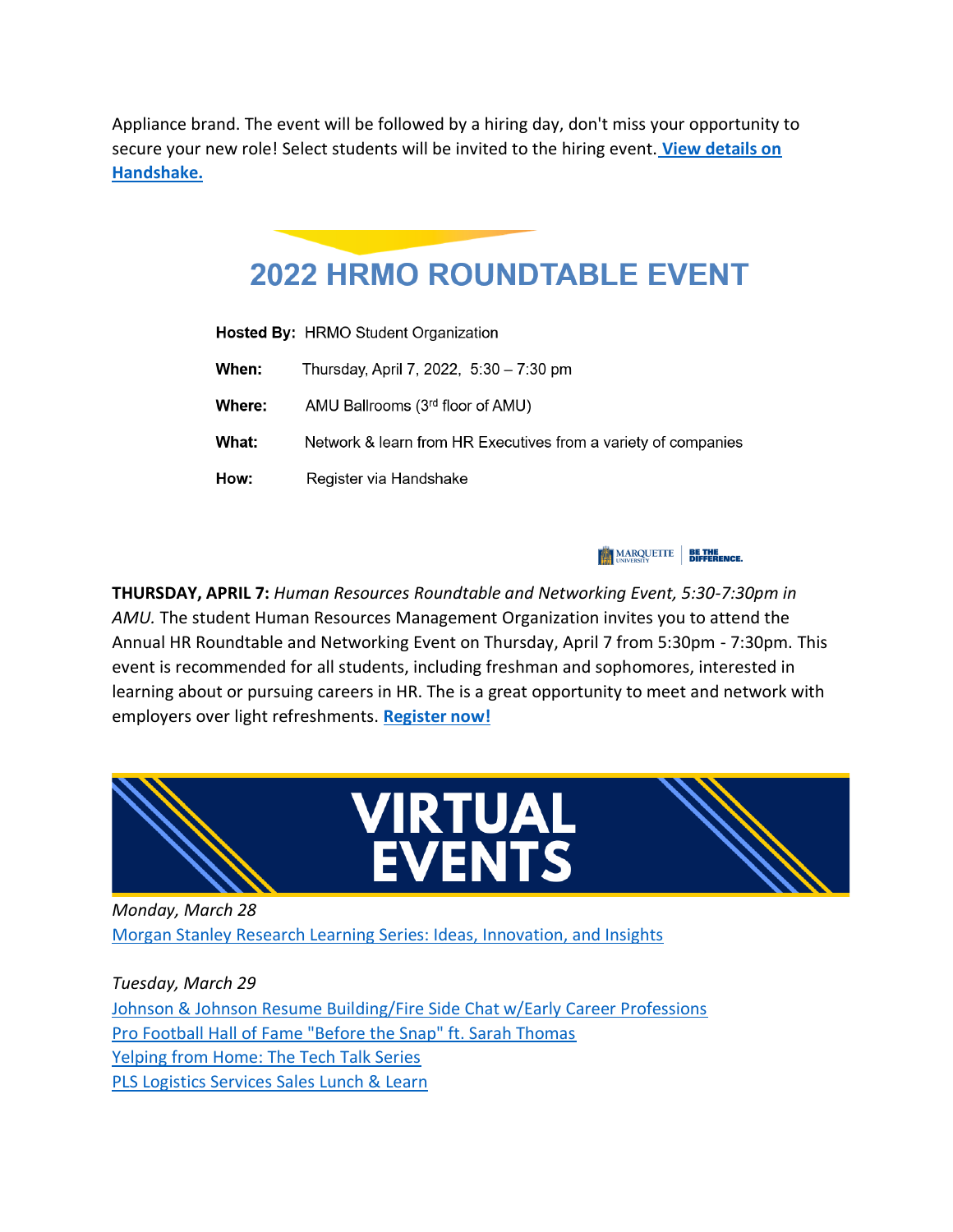[Google Presents: Googler Spotlight Series -](https://marquette.joinhandshake.com/events/992966/share_preview) Rochelle Ts[ai](https://marquette.joinhandshake.com/events/992966/share_preview)

*Wednesday, March 30* [Amazon Operations Info Session](https://marquette.joinhandshake.com/events/1009910/share_preview) [Women's Speaker Series: Inside McKinsey Team Room](https://marquette.joinhandshake.com/events/975900/share_preview) SAS - [How to CRUSH Your Internship this Summer](https://marquette.joinhandshake.com/events/971012/share_preview)

*Thursday, March 31* [L'Oreal USA Master Class: How to Create a Strategic Marketing Plan](https://marquette.joinhandshake.com/events/999042/share_preview) [Hertz Corporation Diversity Makes us Better](https://marquette.joinhandshake.com/events/999843/share_preview) [Chick-Fil-A Leadership Development Program Info Session](https://marquette.joinhandshake.com/events/982993/share_preview) [A Sit Down With Ford Hiring Managers](https://marquette.joinhandshake.com/events/1010966/share_preview)

*Friday, April 1* [Pro Football Hall of Fame "Before the Snap" ft. Jeremy Legg](https://marquette.joinhandshake.com/events/1005437/share_preview)

\*We offer highlighted business-aligned events. Review [Handshake](https://marquette.joinhandshake.com/edu/events) for a full list.\*



#### **CONNECT WITH US ON SOCIAL MEDIA**

Follow us to stay up to date on all news career related [Instagram](https://www.instagram.com/accounts/login/?next=/mubizcareers/) I [LinkedIn](https://www.linkedin.com/company/mubizcareers/)



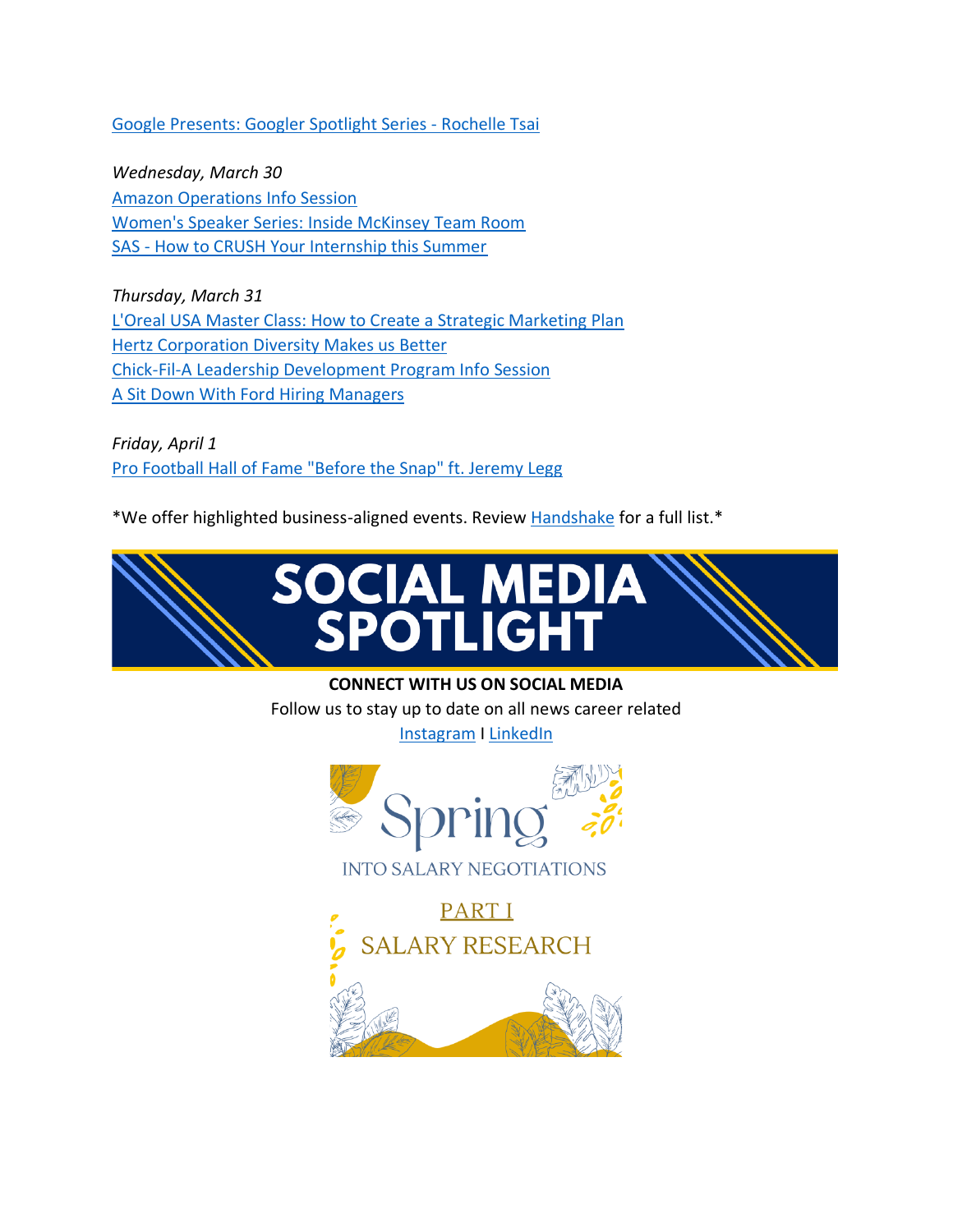## [Instagram: Spring Into Salary Negotiations](https://www.instagram.com/p/CbagovhOpID/?utm_medium=copy_link)

For many, spring means it's time to accept summer internships and job offers. This can be an exciting time, and we want to help you feel confident and prepared to accept and negotiate your upcoming careers! [Check out more tips on our Instagram page.](https://www.instagram.com/p/CbagovhOpID/?utm_medium=copy_link)





J.B. Hunt Transport, Inc. is no stranger to the transportation logistics industry. From our humble beginnings in 1961, with only five tractors and seven refrigerated trailers, we have evolved into one of the largest transportation logistics companies in North America. We provide safe and reliable transportation services throughout the United States, Canada and Mexico.

[Make sure to stop by their lobby table on Wednesday, March 30th in DS lobby from 11:00am-](https://marquette.joinhandshake.com/events/1013629/share_preview)[1:00pm.](https://marquette.joinhandshake.com/events/1013629/share_preview) 

**[Apply now](https://marquette.joinhandshake.com/jobs/6063649/share_preview) for their Operations Manager Trainee, Summer 2022 position.**

#### **Need a quiet space to study or interview?**

Reserve a room. Students may reserve a College of Business Administration 2nd floor space to complete virtual interviews or meet with an employer. The April sign-up is available [here.](https://www.signupgenius.com/go/10C044FADA92BA5F85-april) If the sign-up is full for the date and time you need, please email [businesscareers@marquette.edu](https://marquette.joinhandshake.com/edu/mass_emails/1029980/businesscareers@marquette.edu) at least one business day in advance and we will be happy to check into additional 2nd floor options.

Please stay in touch with questions.